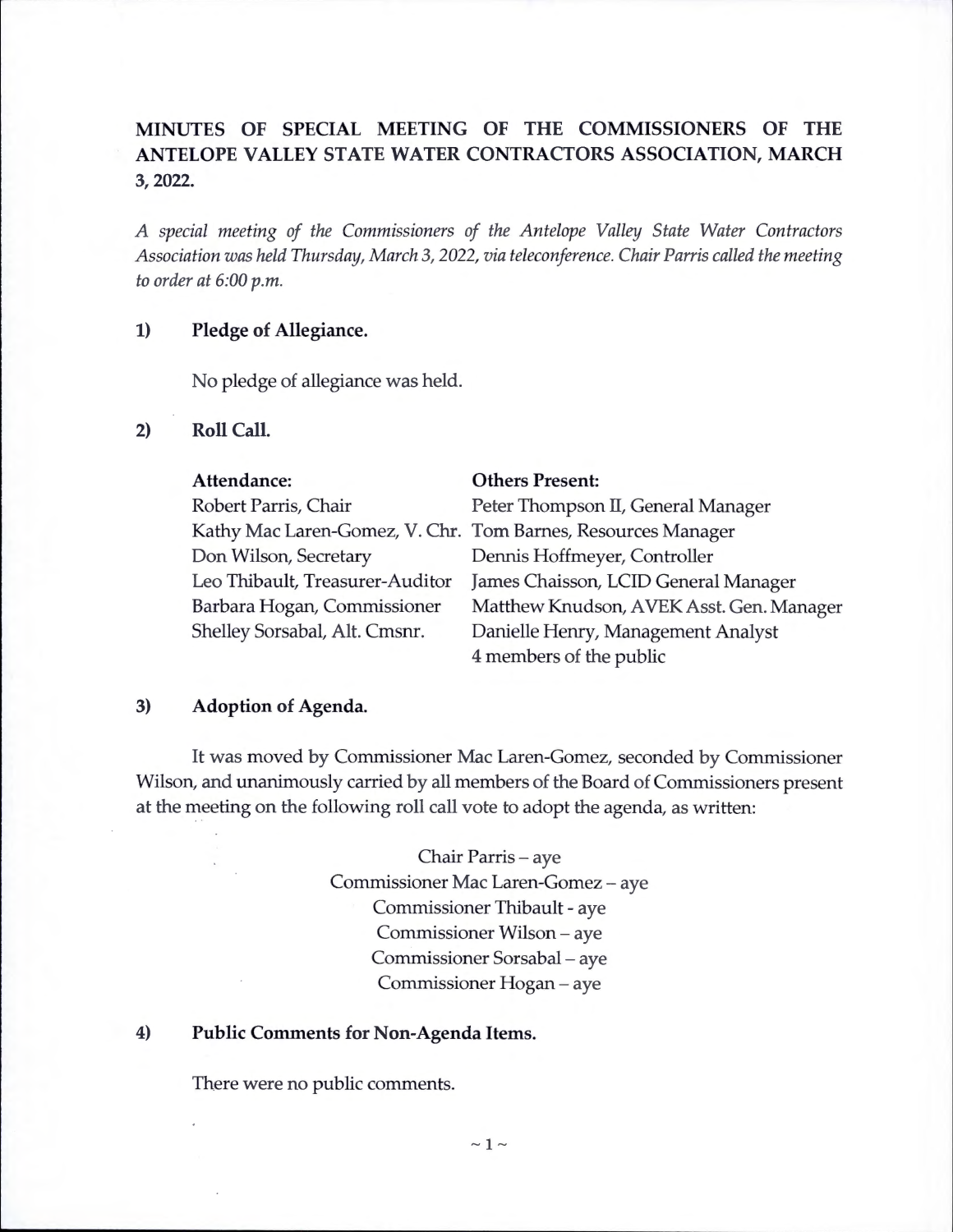**5) Consideration and Possible Action on Approval of Professional Services Agreement with Woodard and Curran for the Preparation of Proposition 1 Round 2 Implementation and Multi-Benefit Drought Relief Grant Program Disadvantaged Community Involvement Program Set Aside Grant Applications. (General Manager Thompson II)** 

General Manager Thompson II provided an overview of the proposed Professional Services Agreement with Woodard and Curran for the Preparation of Proposition 1 Round 2 Implementation and Multi-Benefit Drought Relief Grant Program Disadvantaged Community Involvement Program Set Aside Grant Applications after which Commissioner Dyas announced his attendance and substitution for Alternate Commissioner Sorsabal at 6:06 p.m.

After a brief discussion of the amendment to the Antelope Valley Integrated Regional Water Management Plan Memorandum of Understanding (MOU) for this additional work with Woodard and Curran; of the financial responsibility of the MOU participants; and of the timeline feasibility for the grant application submissions, it was moved by Commissioner Thibault, seconded by Commissioner Mac Laren-Gomez, and unanimously carried by all members of the Board of Commissioners present at the meeting on the following roll call vote to approve the Professional Services Agreement with Woodard and Curran for the Preparation of Proposition 1 Round 2 Implementation and Multi-Benefit Drought Relief Grant Program Disadvantaged Community Involvement Program Set Aside Grant Applications:

> Chair Parris – aye Commissioner Mac Laren-Gomez - aye Commissioner Thibault - aye Commissioner Wilson - aye Commissioner Dyas – aye Commissioner Hogan - aye

#### **6) Commission Members' Requests for Future Agenda Items.**

Chair Parris inquired on the status of the Big Rock Creek Joint Groundwater Recharge Project after which General Manager Thompson II stated that an update will be provided at the next Association meeting.

There were no further requests for future agenda items.

 $\sim 2 \sim$